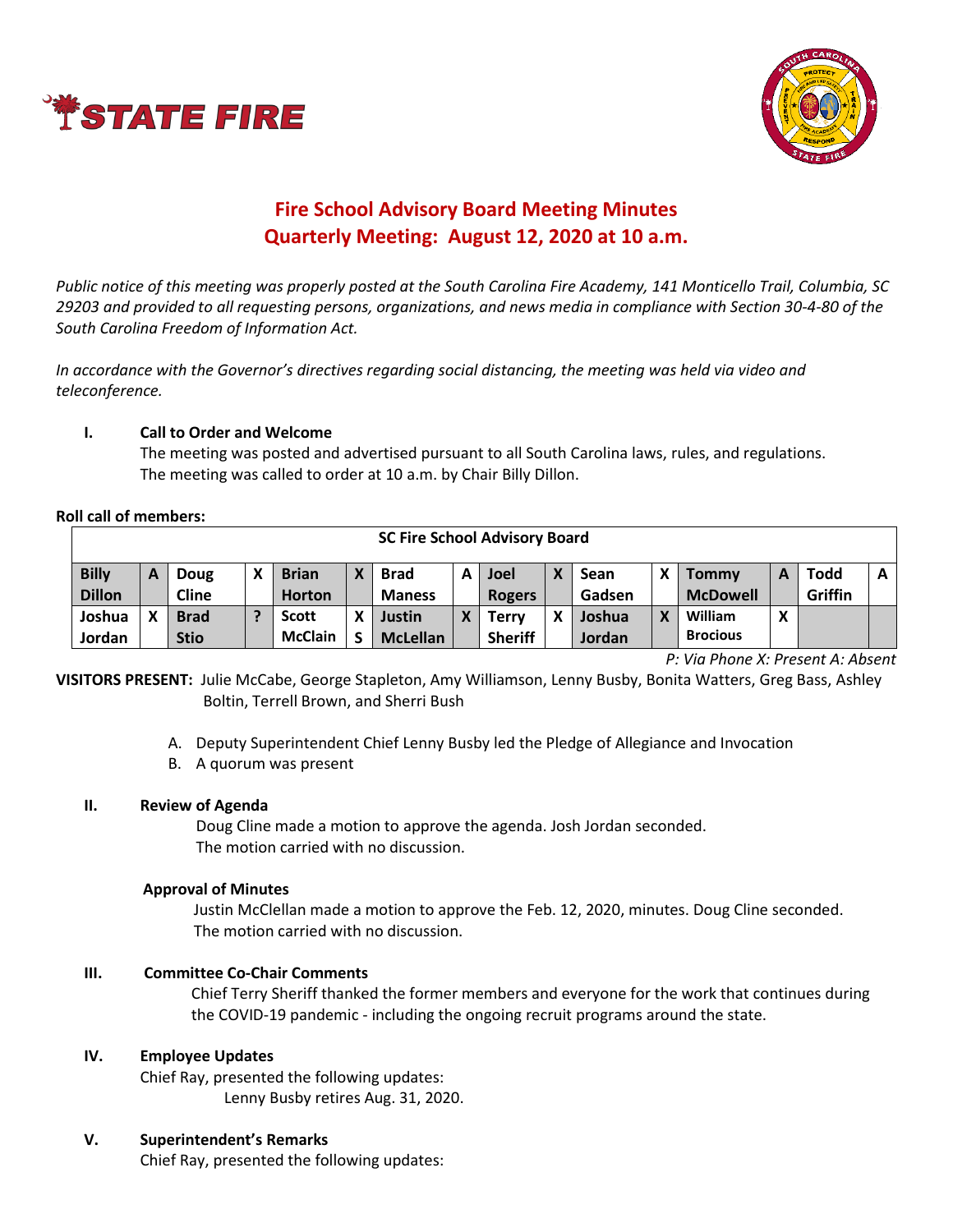- Discussed ongoing training during the pandemic as we continue to adjust to accommodate the new requirements to keep everyone safe.
- Hybrid and traditional recruit schools are running simultaneously to make up for the cancelation of the April 2020 recruit program.
- Maintenance staff has been onsite throughout the pandemic preparing the campus to receive students based on COVID-19 regulations.
- Accreditation has been preparing for IFSAC re-certification.
- Regional Office map has been redesigned. Two additional regional coordinators will be hired.

## **VI. State Fire Marshal's Remarks**

Chief Jonathan Jones, presented the following updates:

- In two days, State Fire moved staff to working remotely.
- Mobilized approximately 165 rescuers to respond to the Upstate tornado on April 13, 2020.
- Three HART missions occurred during the last three months.
- Fire Marshal's office has been extensively involved in the Medical Surge Planning.
- Advised the Governor's office on occupancy rates for Assembly Occupancies.

# **Finance Related**

- A. Chief Jones, presented the following updates:
	- State Fire was awarded an AFG supplemental grant for \$120,000 to purchase facemasks for staff and students. State fire was awarded \$500,000 to replace turnout gear and heart monitors for EMT training and USAR team.
	- Applied for a Safer Grant to hire a statewide recruitment and retention coordinator to work for the Academy. The position will coordinate the CTC and high school programs.
	- Revenue is down 38 percent due to the pandemic. One Percent was not impacted.
		- $\circ$  One-third of the loss was due to industrial training which equates to approximately \$300,000. Additionally, \$163,000 in \$5 course fees and \$73,000 in EMD grants. Since the One Percent hasn't been impacted, the Academy is able to continue delivering training.
	- Will receive the final quarter draw and the .35 money at the end of July. Ended the fiscal year approximately \$500,000 less. We will start the new fiscal year with \$12 million in the bank and will bring in approximately \$10 million in revenue throughout the year. This loss will impact some of the capital improvement projects, but there is no change in operations.
	- State legislature passed a "continuing resolution" to authorize us to spend the same amount we were authorized to spend last year. We asked for additional authorization last year. We are awaiting approval for permission for the additional authorization.
	- Interim Fire Academy budget of approximately \$6.9 million has been prepared to get us through September. Afterwards, a new budget will be created. If we do not receive the additional authorization, we will tighten the budget.

# **CPIP Project Updates**

- B. George Stapleton, on behalf of Chief Jones, presented the following updates:
	- Dorm renovation project is complete. This project came in under budget. Excess funds will be transferred over to the Fire Station project.
	- Fire station construction is complete. They are currently reviewing the "punch list." Two changes have been requested - repair the louvers that run the ventilation system and resurfacing the floor.
	- Drill tower project will go out-to-bid after the contract with the engineer has been signed. Approximated \$726,000 has been budgeted for this project.
	- Front entrance parking lot will be re-asphalted. A new parking lot will be installed next to Building 22 (next to USAR building) at a budgeted cost of \$171,000.
	- Phase II of replacement of existing HVAC units.
	- Renovation of bathrooms in Building 4, the instructor building, the cafeteria, student processing, and the rear restrooms near the FLAG area at a budgeted cost of \$150,000.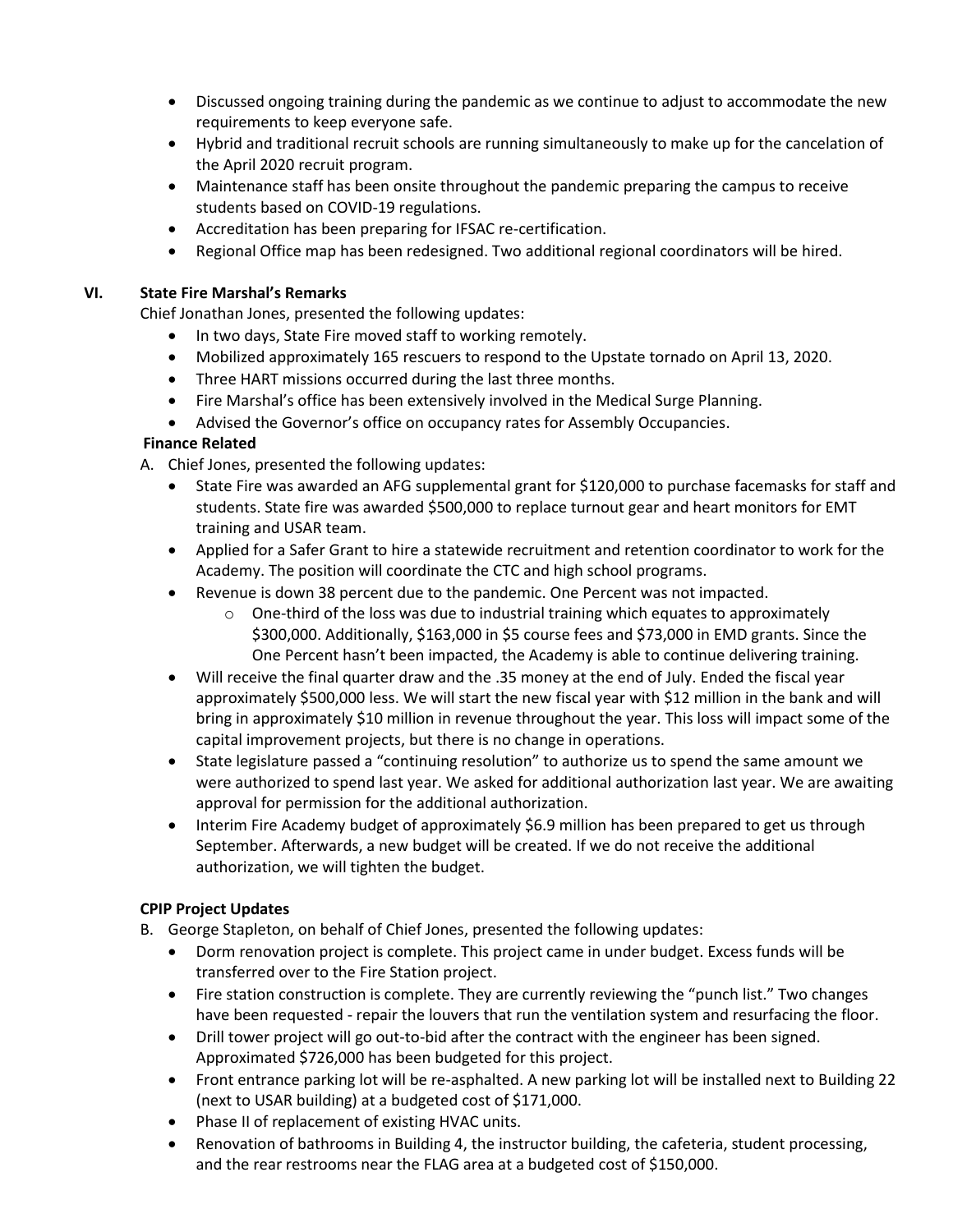### **VII. Subcommittee Reports -** None

#### **VIII. Section Reports**

#### Facilities

Greg Bass provided a facilities update:

- Hired two landscapers (part-time) and Daintwain Schackleford as the new electrician
- Spent \$83,000 on contract work.
- Installed new fuel pumps.
- The maintenance staff acted as security during the pandemic. In addition, to adhere to social distance guidelines, they installed plexiglas on the podiums (and at Kingstree building). Glass partitions have been installed on cafeteria food line and picnic tables.

#### Curriculum

Bonita Watters provided additional curriculum updates:

- Completed the live instructor led virtual I-300 Intermediate Incident command and 1-400 Advance Incident Command on Collaborate Blackboard. These are being offered on a regular basis.
- Jonah Smith completed three sessions of recorded training.
- A virtual IOW for the 1123 Building Construction Awareness replaced the combustible and noncombustible classes and will be offered soon.
- Moving forward with the firefighter update to E-7 with a plan to update all instructors next summer. We will also change over to NFPA 1001.
- Enrollment in all online classes has increased.
- FLASH will become obsolete. Online classes that use FLASH are being updated to the HTML 5.

#### Training

Terrell Brown provided a training section update:

- There are 13 students in the Hybrid Recruit class.
- Regional Office staff is back up to business as usual.
- Haz-Mat and Rescue teams are working with staff to update the curriculum.
- Training instructors are learning how to deliver training virtually.
- The PCI AARF coordinator and PCII positions were reposted. Interviews have been completed. An offer was made on the PC II position. Paperwork has been submitted to HR for the PCI position.
- New equipment operator is scheduled to begin Aug. 18, 2020.
- There is a meeting scheduled to discuss the process for recruit graduation.

#### EMS

Julie McCabe provided a training update:

- Academy offers initial training for EMR and EMT using ASHI, pediatric advanced life support, advanced life support, basic life support, advanced cardiac life support with our NAEMT other trauma related courses. Although we do not have all of the equipment, we can teach other agencies who do.
- The Academy is capable of teaching all certification and recertification levels in South Carolina.
- There are 11 students in the EMT class. Some have tested and passed. Others are waiting to test.
- We currently have five EMT classes scheduled this fall throughout the state.

#### Accreditation

Julie McCabe provided an update:

- Accreditation interviews will take place in the next couple of weeks.
- Thanked Academy leadership for helping with the policy re-write and application process to IFSAC.
- The IFSAC site visit has not been scheduled.
- Driver Operator series is close to being finalized.